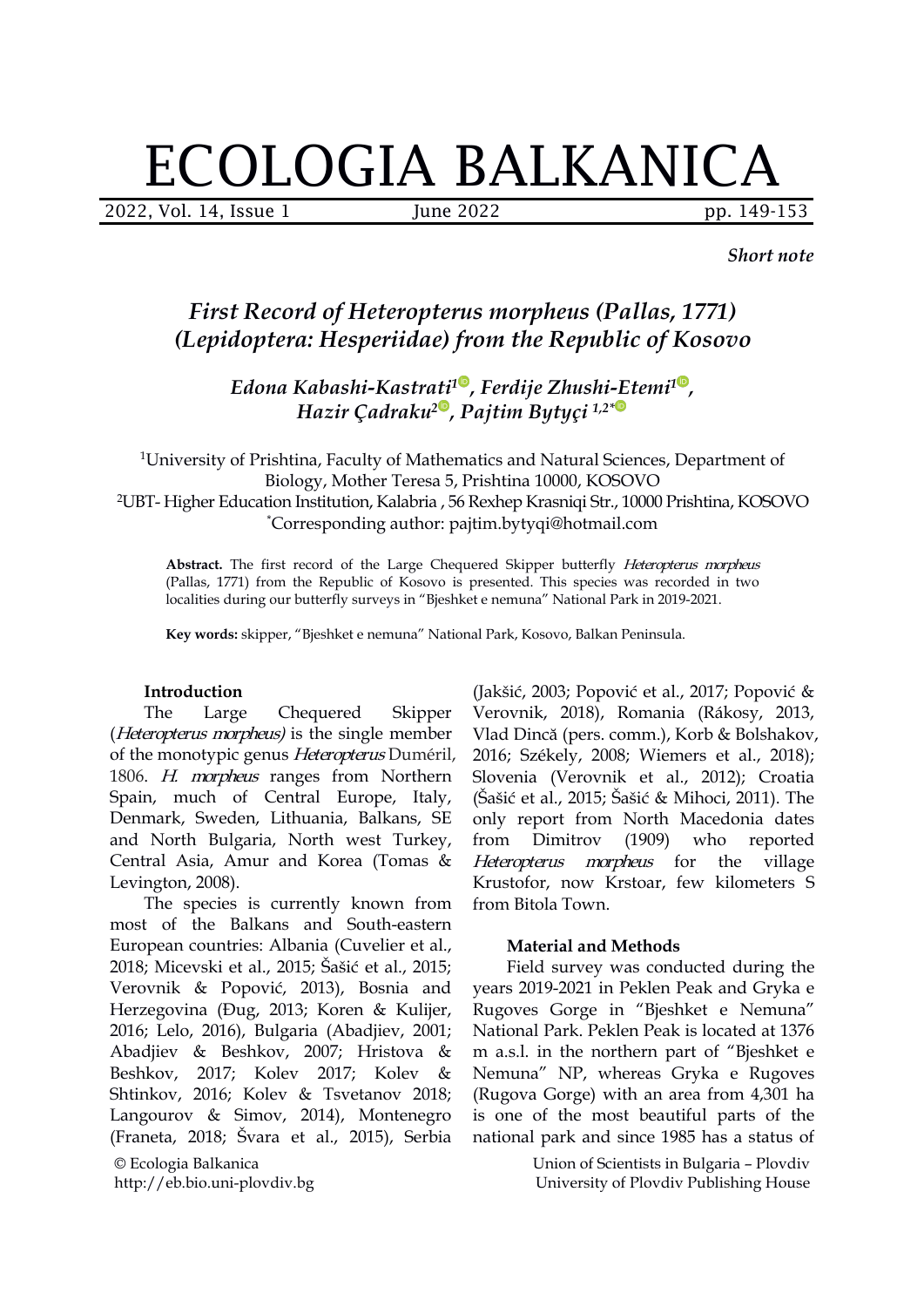Monument of Nature. During the survey an entomological net was used to collect butterfly specimens. After being identified and photographed, captured butterflies were released and only one specimen was taken and preserved as the evidence of its presence.

#### **Results**

In total four male specimens were recorded. The first specimen, a male of the Large Chequered Skipper butterfly Heteropterus morpheus (Pallas, 1771) was registered in a grassland habitat roadside, on 29 June 2019 [in](https://orcid.org/0000-0002-6406-4666) Peklen Peak (42°40'30.79"N, 20°14'11.48"E, 1310 m a.s.l.) (Fig. 1, 3). Next year, on 26 June 2020, at the same place, were registered two males, whereas the fourth one has occurred on 16 June 2021 in a moist habitat near the three water springs in Rugova Gorge (42°41'32"N, 20°10'07"E, 1310 m a.s.l.) (Fig. 2, 3). Prove material is located at the collection of the Rugova gorg Department of Biology (Faculty of Mathematics and Natural Sciences in Pristina, Kosovo).



Fig. 1. Peklen Peak (1376 m).

Although the survey in the period from 2019-2021 were quite intensive, the number of Heteropterus morpheus (Fig. 4, 5) specimens was quite small, which confirms that the populations are isolated.

H. morpheusis in flight from late June to July.The larvae feed on Eriophorum, Poa annua, Calamagrostis canescens, Brachypodium sylvaticum and Molinia species, including Molinia coerulea (Tolman & Lewington, 2008). Most of these plant

species are common in Kosovo (Calamagrostis canescens, Brachypodium sylvaticum and Molinia grasses) and were present in Peklen Peak, one of the localities where *H.morpheus* was recorded



Fig. 2. Rugova Gorge.







Fig. 4. Heteropterus morpheus – preserved male.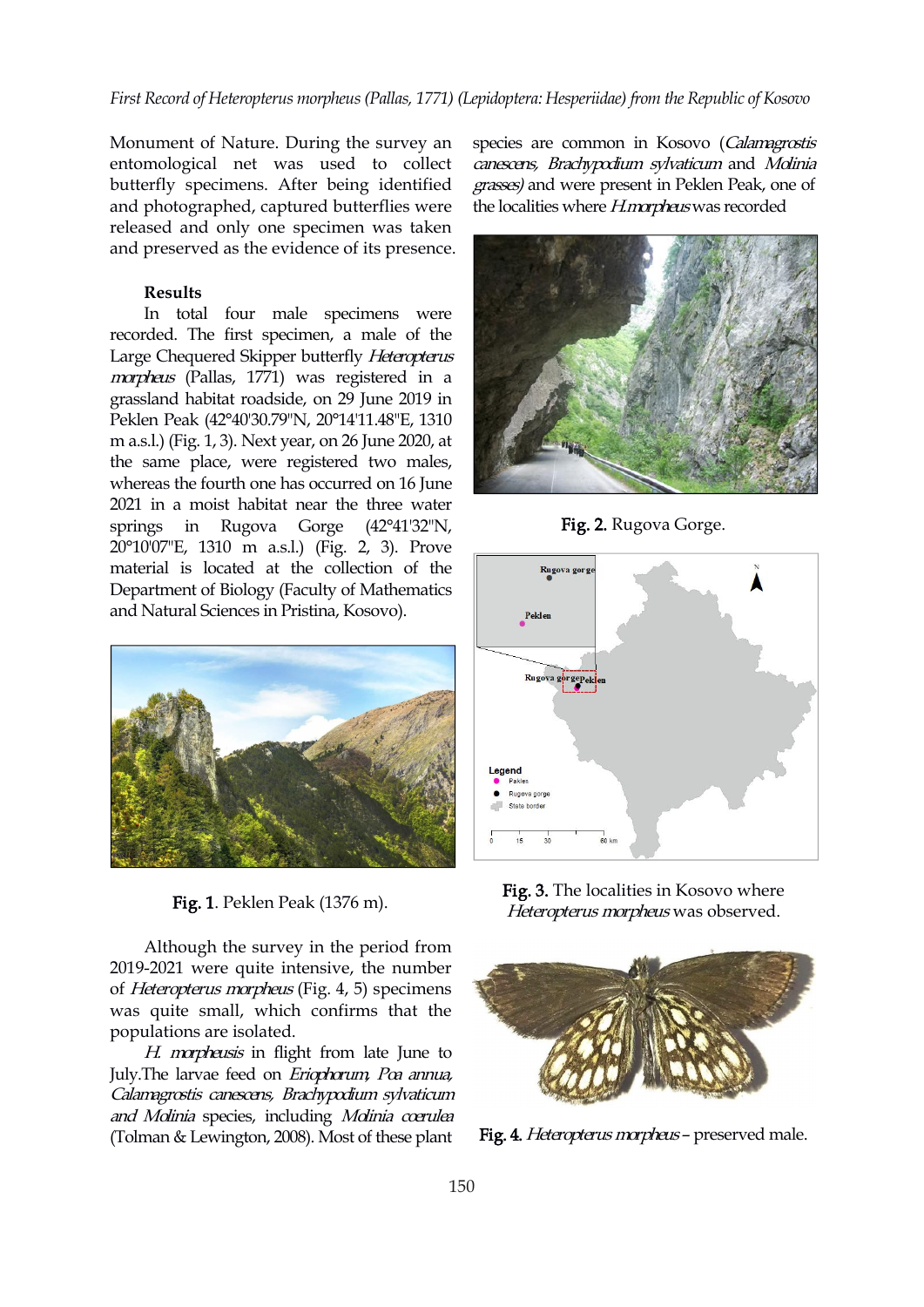

Fig. 5. A male *Heteropterus morpheus* photographed on 16 June 2021 in the Rugova Gorge (Photo: Nikola Micevski, Macedonian Entomological Society).

## Discussion

Based on the existing data, H. morpheus is distributed in almost all Balkan countries. However, its status according to IUCN threat categories varies across the Balkans. While it has a "Least Concerned (LC)" status in Serbia (Jakšić, 2003, Popović et al., 2017; Popović & Verovnik, 2018), Bosnia and Herzegovina (Koren & Kulijer, 2016; Lelo, 2016), Slovenia (Verovnik et al., 2012) and Hungary (Ádám Kőrösi & Ádám Gór (pers.<br>comm.), Gergely et al., 2017; Sáfián et al., 2012; Varga, 2012), in Bulgaria it is "Vulnerable" (Hristova & Beshkov, 2017), whereas in Croatia (Šašić et al., 2015; Šašić & Mihoci, 2011) and Romania it is a "Near Threatened (NT)" species (Rákosy, 2013; Vlad Dincă (pers. comm.), Korb & Bolshakov, and fauna. Based on the numbers of  $H$ . 2016; Székely, 2008; Wiemers et al., 2018). In Albania H. morpheus is "Not Evaluated (NE)" according to the IUCN criteria. In Europe as well as in EU, it is evaluated as LC (van Swaay et al. 2010; Wiemers et al. 2018).

Although in this paper we present the first record of Heteropterus morpheus, in Kosovo, it should be stated that the threats this species is undergoing are already registered. Unfortunately, during our survey in 2021 in Peklena Peak, a new asphalt road was under construction in the vicinity of the place where the  $H$ . morpheus specimens were recorded two years earlier, which presents a potential threat for H. morpheus host plants and this butterfly species itself. Despite the fact that the area, where  $H$ . morpheus is registered is a protected area within the "Bjeshket e Nemuna" National Park, due to many visitors this area is under various human impacts, which affect and threaten its flora morpheus specimens we registered during a three year survey, we can conclude that this species populations in "Bjeshket e Nemuna" National Park are small and fragmented. Further surveys in the national park and in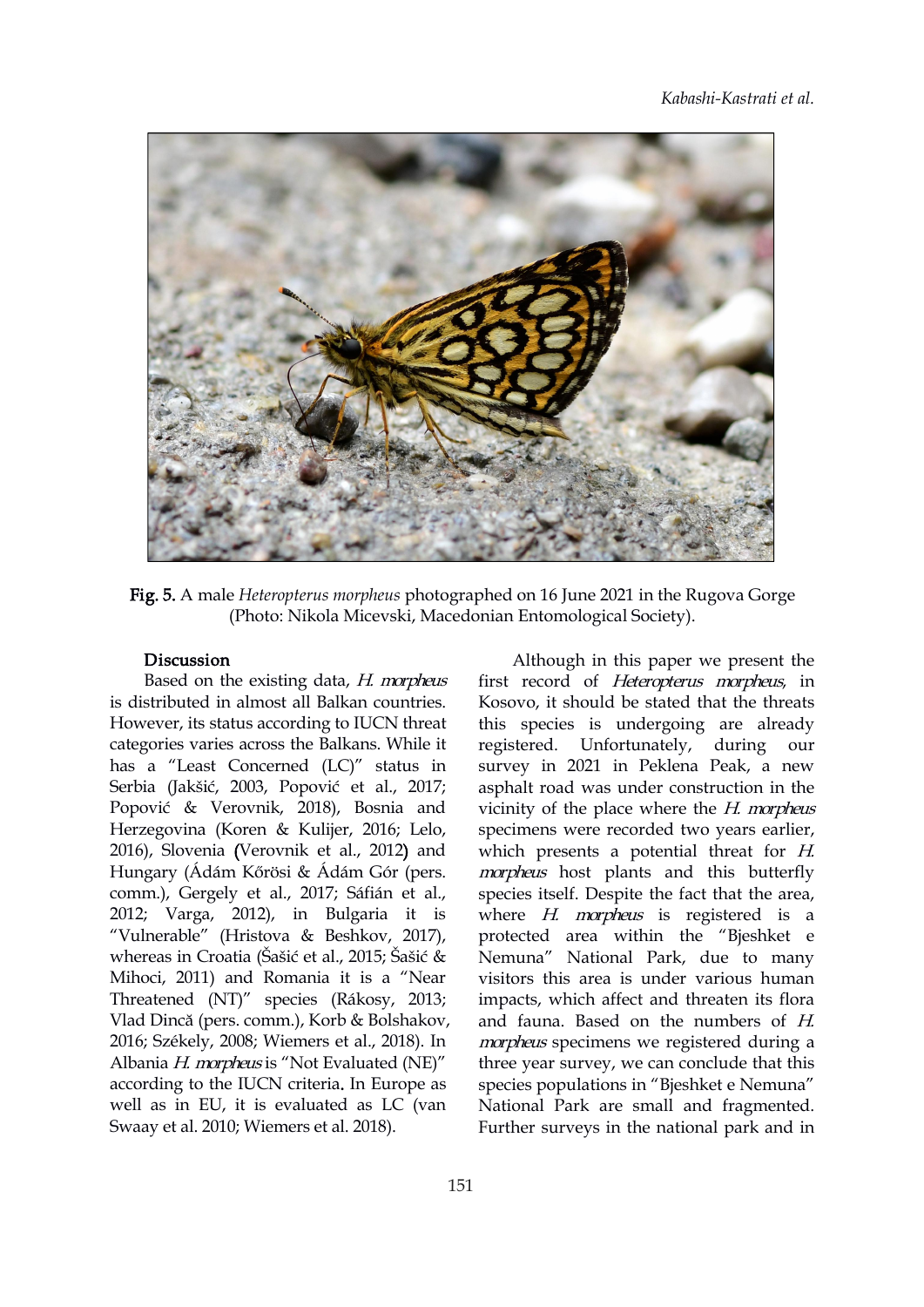other parts of the country would be necessary in order to have more data on the presence and distribution of H. morpheus in the Republic of Kosovo.

## References

- Abadjiev, S. (2001). An Atlas of the Distribution of the Butterflies in Bulgaria (Lepidoptera: Hesperioidea & Papilionoidea). Zoogeographica Kolev, Z. & Balcanica Vol. 1. Pensoft. Sofia- Moskow. 335 p.
- Abadjiev, S. & Beshkov, S. (2007). Prime Butterfly Areas in Bulgaria. Pens[oft](https://orcid.org/0000-0002-6406-4666) Series Faunistica Vol. 69, Pensoft Publisher, Sofia, 222 p.
- Cuvelier, S., Parmentier, L., Paparisto, A. & Couckuyt, J. (2018). Butterflies of Albania—Fluturat e Shqipërisë. New surveys, new species and a new Kyrgyzstan, checklist (Lepidoptera: Papilionoidea). Phegea, <sup>46</sup>,48–69.
- Dimitrov, A. (1909). Butterflies from the Spisaniena Bulgarskoto knizhovna druzhestvo <sup>v</sup> Sofia, 70(21), 134-145. (In Bulgarian).
- Đug, S. (2013). Knjiga <sup>3</sup> Crvena Lista Faune Federacije Bosne i Hercegovine. EU (Lepidoptera: Greenway, Sarajevo, 1, 171 p.
- Franeta, F. (2018). Checklist of the butterflies (Lepidoptera: Papilionoidea) of Montenegro. Zootaxa, 4392, 128–148. doi: 10.11646/zootaxa.4392.1.6.
- Hristova, H.O. & Beshkov, S. (2017). Checklist of the superfamilies Hesperioidea and Papilionoidea (Insecta: Lepidoptera) of Bulgaria, with Application of the IUCN Red List criteria at national level. Acta zoologica bulgarica, 69, 105–114.
- Jakšić, P. (2003). Red data book of Serbian butterflies. Lepidoptera: Hesperioidea and Papilionoidea. Institute for Nature Conservation of Serbia, Belgrade. 198 p. (In Serbian).
- Kolev, Z. (2017). Rubrapterus bavius (Eversmann, 1832), a butterfly genus

and species new to Bulgaria (Insecta, Lepidoptera, Lycaenidae). ZooNotes, 114, 1–4.

- Kolev, Z. & Shtinkov, N. (2016). The Pygmy Skipper Gegenes pumilio a new species to Bulgaria, and a confirmation of its occurrence in the eastern Balkan Peninsula (Lepidoptera: Hesperiidae). Phegea, 44(1), 16-22.
- Tsvetanov, T.  $(2018)$ . Clarifications and new data on the distribution of *[Cac](https://orcid.org/0000-0002-1627-2479)yreus* marshalli Butler, 18[98](https://orcid.org/0000-0002-1521-3370) in Bulgaria (Insecta, Lepidoptera, Lycaenidae). ZooNotes, 122, 1–4.
- Bitola surrounding. *Periodickesko* specimens(Lepidoptera: Hesperioidea, Korb, SK. & Bolshakov, LV. (2016). A systematic catalogue of butterflies of the former Soviet Union (Armenia, Azerbaijan, Belarus, Estonia, Georgia, Kazakhstan, Latvia, Lituania, Moldova, Russia, Tajikistan, Turkmenistan, Ukraine, Uzbekistan) with special account to their type Papilionoidea). Zootaxa, 4160, 1-324. doi: 10.11646/ [zootaxa.4160.1.1](https://doi.org/10.11646/%20zootaxa.4160.1.1).
	- Koren, T. & Kulijer, D. (2016). New or interesting records of three butterfly Papilionoidea & Hesperioidea) species from Bosnia and Herzegovina and Croatia. Natura 25, 321–326. doi: [10.20302/NC.2016.25.28](https://doi.org/10.20302/NC.2016.25.28).
	- Langourov, M. & Simov, N. (2014). Cacyreus marshalli Butler, 1898 (Lep.: Lycaenidae), a new species for Bulgaria. Entomologist's. Record and Journal of Variation, 26, 190–192.
	- Lelo, S. (2016). Četvrta revizija popisa leptira (Lepidoptera: Hesperioidea i Papilionoidea) Bosne i Hercegovine. UZIZAŢ, <sup>12</sup>, 49–59. (In Bosnian).
	- Micevski, N., Franeta, F., Gascoigne-Pees, M., Micevski, B. & Verovnik, R. (2015). Butterfly surveys in Albania during 2014 including the discovery of two new species for the country.